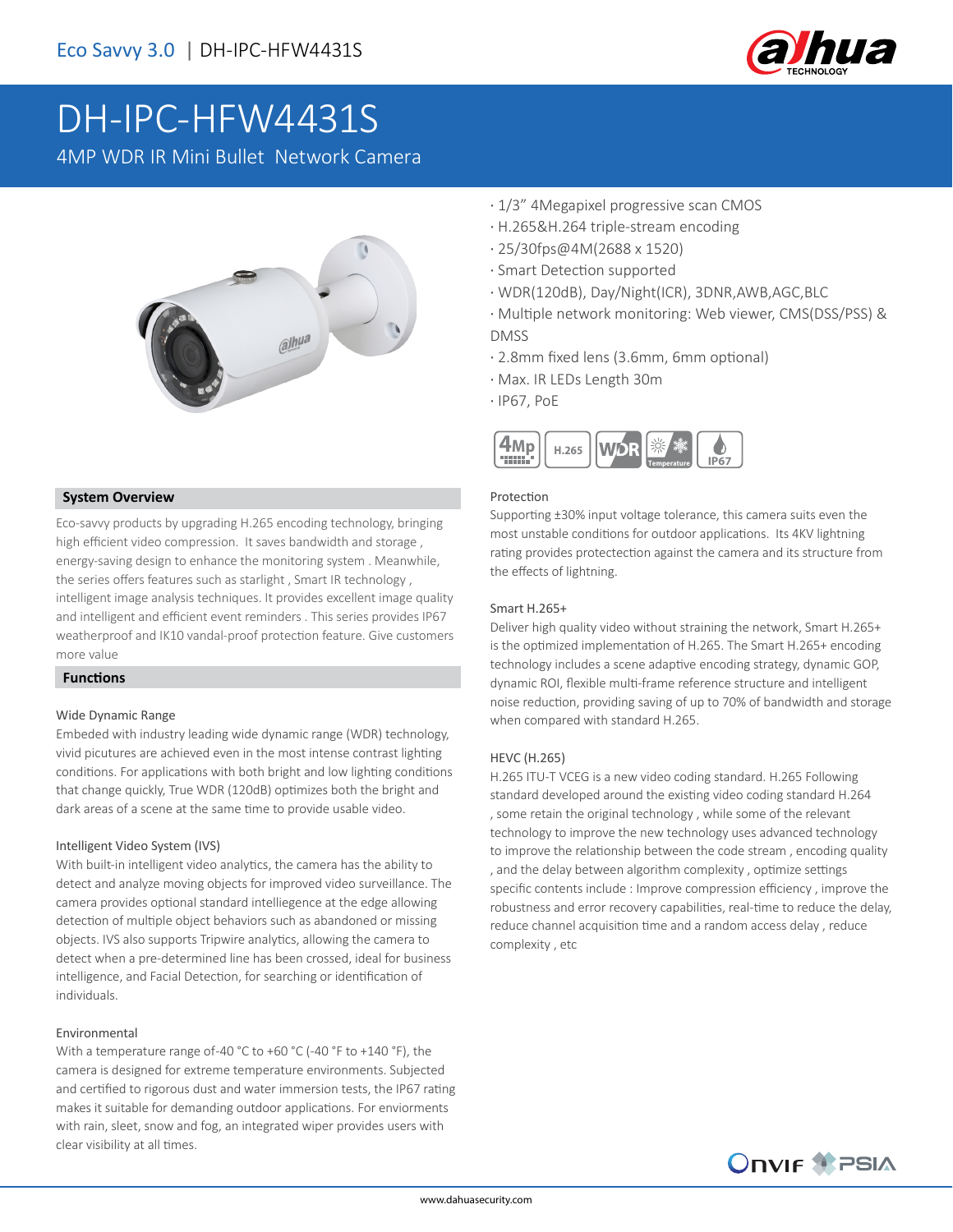# **Technical Specification**

| rr |  |
|----|--|

ׇ֚֬

| Image Sensor                    |                                       | 1/3" 4Megapixel progressive scan CMOS                                                                                                        |            |           |           |
|---------------------------------|---------------------------------------|----------------------------------------------------------------------------------------------------------------------------------------------|------------|-----------|-----------|
| <b>Effective Pixels</b>         |                                       | 2688(H)x1520(V)                                                                                                                              |            |           |           |
| RAM/ROM                         |                                       | 512MB/32MB                                                                                                                                   |            |           |           |
| <b>Scanning System</b>          |                                       | Progressive                                                                                                                                  |            |           |           |
| <b>Electronic Shutter Speed</b> |                                       | Auto/Manual, 1/3(4)~1/100000s                                                                                                                |            |           |           |
| Minimum Illumination            |                                       | 0.08Lux/F2.0( Color,1/3s,30IRE)<br>0.3Lux/2.0( Color, 1/30s, 30IRE)<br>OLux/F2.0(IR on)                                                      |            |           |           |
| S/N Ratio                       |                                       | More than 50dB                                                                                                                               |            |           |           |
| <b>IR Distance</b>              |                                       | Distance up tp 30m (98ft)                                                                                                                    |            |           |           |
| IR On/Off Control               |                                       | Auto/ Manual                                                                                                                                 |            |           |           |
| <b>IR LEDS</b>                  |                                       | 18                                                                                                                                           |            |           |           |
| Lens                            |                                       |                                                                                                                                              |            |           |           |
| Lens Type                       |                                       | Fixed                                                                                                                                        |            |           |           |
| Mount Type                      |                                       | Board-in                                                                                                                                     |            |           |           |
| Focal Length                    |                                       | 2.8mm (3.6mm, 6mm optional)                                                                                                                  |            |           |           |
| Max. Aperture                   |                                       | F2.0 (F2.0, F2.0)                                                                                                                            |            |           |           |
| Angle of View                   |                                       | H: 104° (87°, 55°), V: 57° (48°, 31°)                                                                                                        |            |           |           |
| Optical Zoom                    |                                       | N/A                                                                                                                                          |            |           |           |
| <b>Focus Control</b>            |                                       | Fixed                                                                                                                                        |            |           |           |
| Close Focus Distance            |                                       | N/A                                                                                                                                          |            |           |           |
|                                 | Lens                                  | Detect                                                                                                                                       | Observe    | Recognize | Identify  |
|                                 | $2.8 \text{ mm}$                      | 63m(207ft)                                                                                                                                   | 25m(82ft)  | 13m(43ft) | 6m(20ft)  |
| <b>DORI Distance</b>            | $3.6$ mm                              | 80m(262ft)                                                                                                                                   | 32m(105ft) | 16m(52ft) | 8m(26ft)  |
|                                 | 3.6 mm                                | 117m(384ft)                                                                                                                                  | 47m(154ft) | 23m(75ft) | 12m(39ft) |
| Pan/Tilt/Rotation               |                                       |                                                                                                                                              |            |           |           |
| Pan/Tilt/Rotation Range         |                                       | Pan:0°~360°; Tilt:0°~90°; Rotation:0°~360°                                                                                                   |            |           |           |
| Intelligence                    |                                       |                                                                                                                                              |            |           |           |
| <b>IVS</b>                      |                                       | Tripwire, Intrusion, Object Abandoned/Missing                                                                                                |            |           |           |
|                                 | <b>Advanced Intelligent Functions</b> | <b>Face Detection</b>                                                                                                                        |            |           |           |
| Video                           |                                       |                                                                                                                                              |            |           |           |
| Compression                     |                                       |                                                                                                                                              |            |           |           |
| <b>Streaming Capability</b>     |                                       | H.265+/H.265/H.264+/H.264<br>3 Streams                                                                                                       |            |           |           |
| Resolution                      |                                       | 4M(2688×1520)/3M(2304×1296)/<br>1080P(1920×1080)/1.3M(1280x960)/<br>720P(1280×720)/D1(704×576/704×480)/<br>VGA(640×480)/CIF(352×288/352×240) |            |           |           |
|                                 |                                       | Main Stream: 4M(1~25/30fps)                                                                                                                  |            |           |           |
| <b>Frame Rate</b>               |                                       | Sub Stream: D1(1~25/30fps)                                                                                                                   |            |           |           |
|                                 |                                       | Third Stream: 720P(1~25/30fps)                                                                                                               |            |           |           |
| <b>Bit Rate Control</b>         |                                       | CBR/VBR                                                                                                                                      |            |           |           |
| <b>Bit Rate</b>                 |                                       | H.264: 24~10240Kbps<br>H.265: 14~9984Kbps                                                                                                    |            |           |           |
| Day/Night                       |                                       | Auto(ICR) / Color / B/W                                                                                                                      |            |           |           |

| <b>BLC Mode</b>                         | BLC / HLC / WDR(120dB)                                                                                                                                  |
|-----------------------------------------|---------------------------------------------------------------------------------------------------------------------------------------------------------|
| White Balance                           | Auto/Natural/Street Lamp/Outdoor/Manual                                                                                                                 |
| Gain Control                            | Auto/Manual                                                                                                                                             |
| <b>Noise Reduction</b>                  | 3D DNR                                                                                                                                                  |
| <b>Motion Detetion</b>                  | Off / On (4 Zone, Rectangle)                                                                                                                            |
| Region of Interest                      | Off / On (4 Zone)                                                                                                                                       |
| Electronic Image Stabilization<br>(EIS) | N/A                                                                                                                                                     |
| Smart IR                                | Support                                                                                                                                                 |
| Defog                                   | N/A                                                                                                                                                     |
| Digital Zoom                            | 16x                                                                                                                                                     |
| Flip                                    | 0°/90°/180°/270°                                                                                                                                        |
| Mirror                                  | Off/On                                                                                                                                                  |
| <b>Privacy Masking</b>                  | Off / On (4 Area, Rectangle)                                                                                                                            |
| Audio                                   |                                                                                                                                                         |
| Compression                             | N/A                                                                                                                                                     |
| Network                                 |                                                                                                                                                         |
| Ethernet                                | RJ-45 (10/100Base-T)                                                                                                                                    |
| Protocol                                | HTTP; HTTPs; TCP; ARP; RTSP; RTP; UDP; SMTP;<br>FTP; DHCP; DNS; DDNS; PPPOE; IPv4/v6; QoS;<br>UPnP;NTP; Bonjour; 802.1x; Multicast; ICMP;<br>IGMP; SNMP |
| Interoperability                        | ONVIF, PSIA, CGI                                                                                                                                        |
| <b>Streaming Method</b>                 | Unicast / Multicast                                                                                                                                     |
| Max. User Access                        | 10 Users / 20 Users                                                                                                                                     |
| Edge Storage                            | <b>NAS</b><br>Local PC for instant recording                                                                                                            |
| Web Viewer                              | IE, Chrome, Firefox, Safari                                                                                                                             |
| Management Software                     | Smart PSS, DSS, Easy4ip                                                                                                                                 |
| <b>Smart Phone</b>                      | IOS, Android                                                                                                                                            |
| Certifications                          |                                                                                                                                                         |
| Certifications                          | CE (EN 60950:2000)<br>UL:UL60950-1<br>FCC: FCC Part 15 Subpart B                                                                                        |
| Interface                               |                                                                                                                                                         |
| Video Interface                         | N/A                                                                                                                                                     |
| Audio Interface                         | N/A                                                                                                                                                     |
| <b>RS485</b>                            | N/A                                                                                                                                                     |
| Alarm                                   | N/A                                                                                                                                                     |
| Electrical                              |                                                                                                                                                         |
| Power Supply                            | DC12V, PoE (802.3af)(Class 0)                                                                                                                           |
| Power Consumption                       | <6W                                                                                                                                                     |